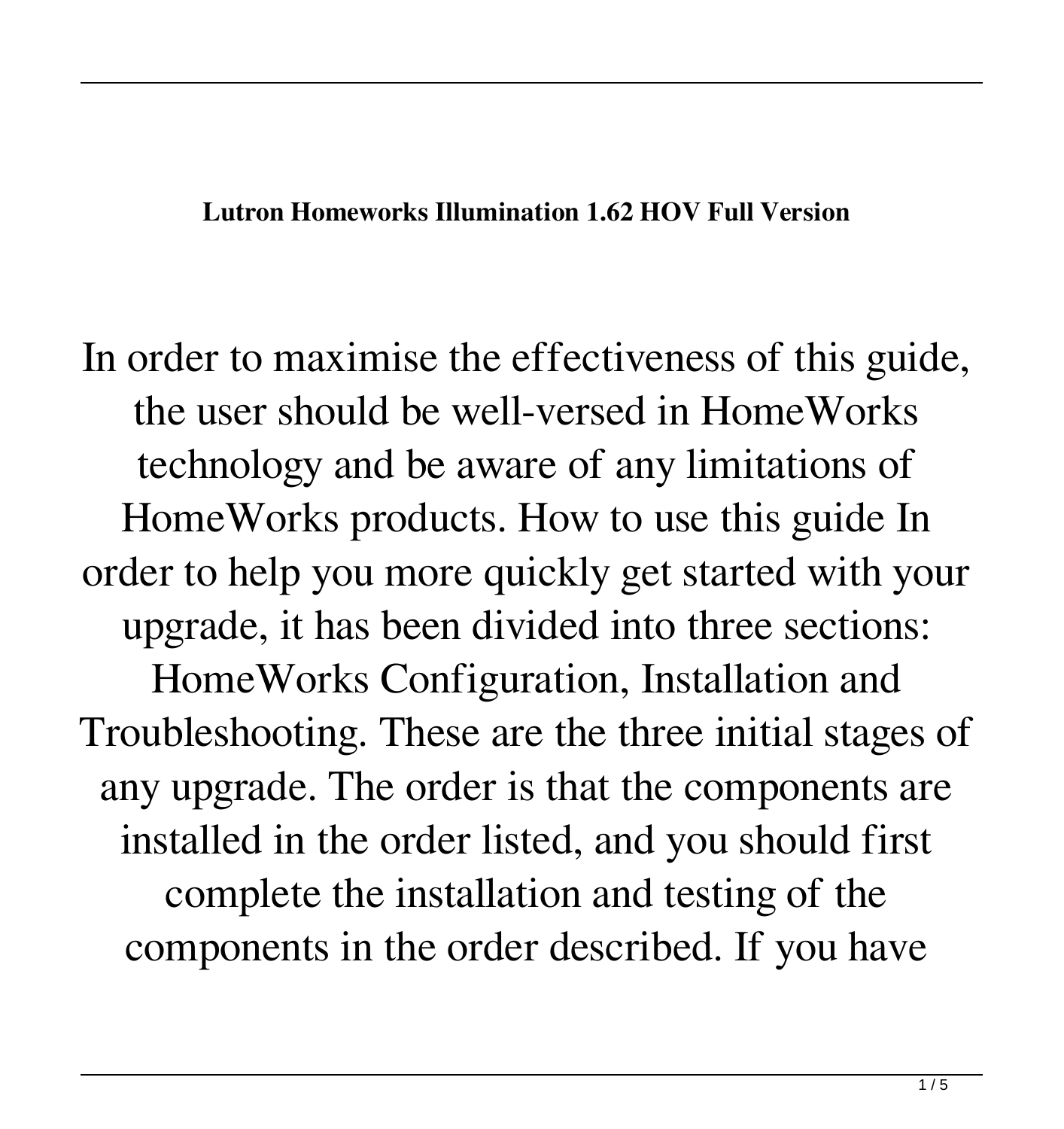HomeWorks-specific troubleshooting information, then you should make reference to that. Once you have completed the initial stages of your HomeWorks installation, it is also a good idea to refer to the troubleshooting sections of this guide.

You can refer back to this guide as and when required. The HomeWorks QS system has been described on the following pages: HomeWorks Configuration Installation Troubleshooting This section provides a description of the individual

components of the QS system. All of the

HomeWorks components can be found on a HomeWorks QS system from a minimum of six points. These points are: Left corner Right corner Top center Bottom center Middle center Nose The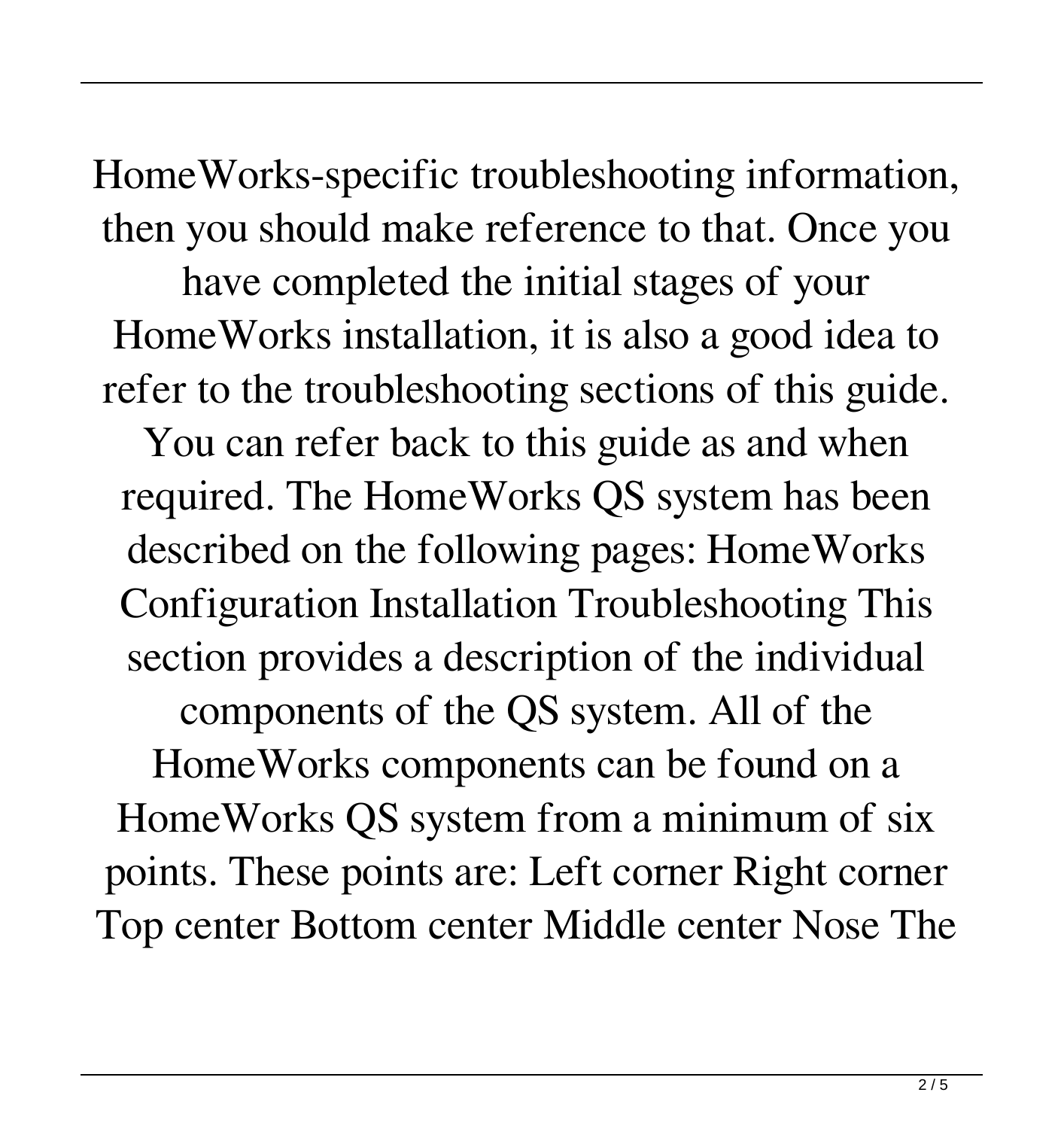all points can be accessed on the Control Panel. The following sections cover each of these points in more detail: Left and right corners The left and right corners should be fitted with wall clips. These are integral to the HomeWorks-specific design of the system. The wall clips must be fitted in two positions - one on each side of the lighting point. These wall clips contain the switch for the relevant control. Installation of wall clips The wall clips should be placed at the left and right corners of the room in which you intend to install a QS system. The wall clips should be installed with a gap between the control and the wall clips. Install the wall clips according to the following steps: Plug the wall clips into the nearest wall socket, ensuring the correct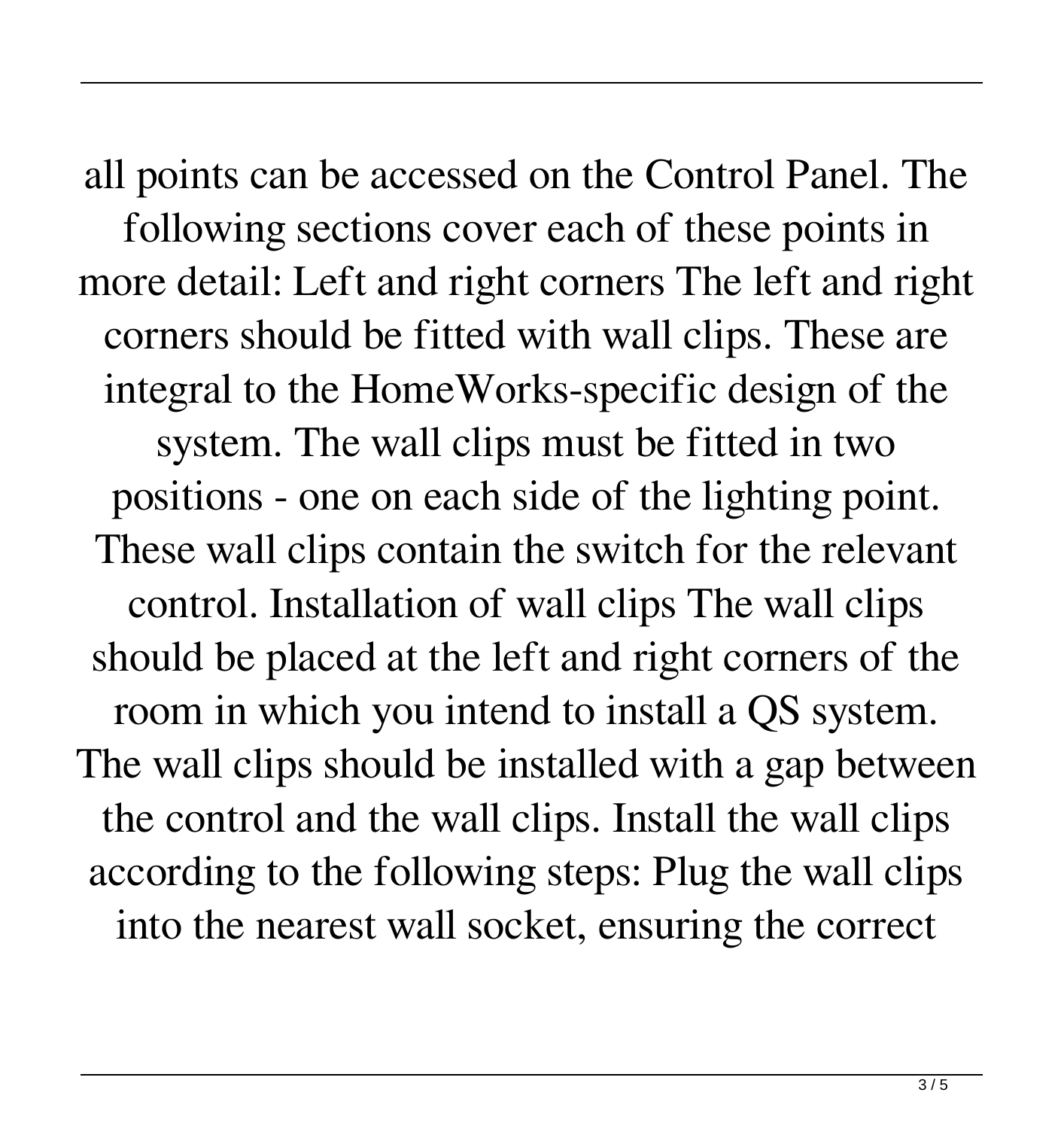orientation is noted on the wall clips. This will make it easier to find the correct wall socket for the next step. Next, connect the power cable to